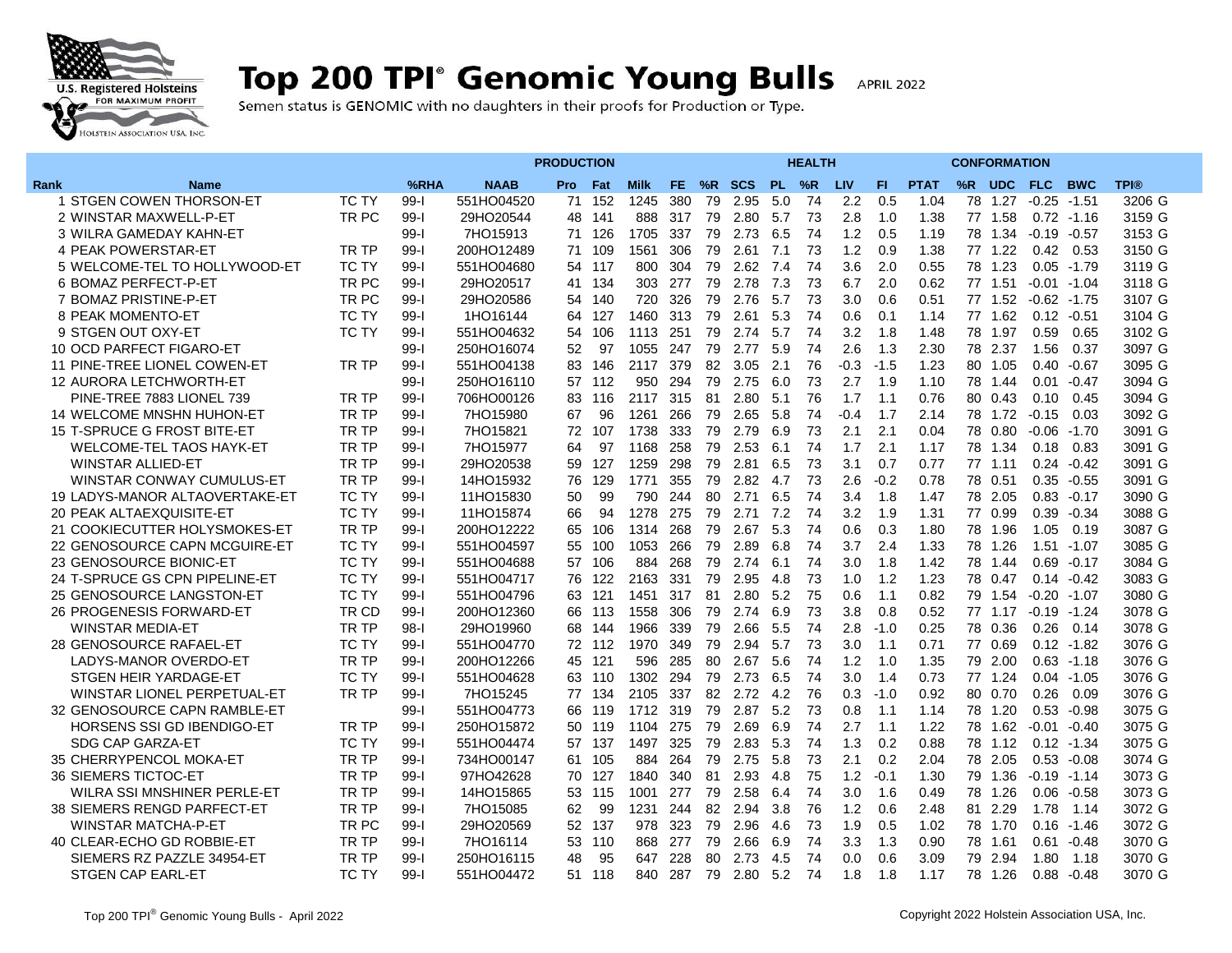| Rank | <b>Name</b>                        |              | %RHA     | <b>NAAB</b> | <b>Pro</b> | Fat    | <b>Milk</b>             | FE.     | %R | <b>SCS</b>             | PL.   | %R   | <b>LIV</b>  | FI.        | <b>PTAT</b> | %R      | <b>UDC</b> | <b>FLC</b>          | <b>BWC</b>    | <b>TPI®</b> |
|------|------------------------------------|--------------|----------|-------------|------------|--------|-------------------------|---------|----|------------------------|-------|------|-------------|------------|-------------|---------|------------|---------------------|---------------|-------------|
|      | 43 RMD-DOTTERER SSI GAMEDAY-ET     | TR TP        | $99-1$   | 7HO15167    | 52         | 118    | 994                     | 290     | 82 | 2.63                   | 6.4   | 76   | 1.8         | 0.7        | 1.43        | 81      | 1.56       | 0.32                | $-0.62$       | 3069 G      |
|      | S-S-I ROZLINE JEREMY-ET            |              | $99-1$   | 7HO15909    | 52         | 144    | 498                     | 323     | 79 | 2.74                   | 4.3   | -73  | 0.4         | $-0.1$     | 1.43        |         | 78 1.05    |                     | $0.32 - 0.19$ | 3069 G      |
|      | 45 LA-CA-DE-LE T ISAAC 8731-ET     | TR TP        | 99-l     | 7HO15966    | 67         | 123    | 1398                    | 283     | 79 | 2.85                   | 3.4   | 74   | $-0.6$      | 0.7        | 1.75        | 77      | 1.43       | 0.13                | 1.51          | 3068 G      |
|      | 46 GENOSOURCE CAPTAIN-ET           | TR TC        | $99-I$   | 551HO04119  | 64         | 117    | 1583                    | 303     | 82 | 2.97                   | 5.0   | 77   | 0.7         | 1.4        | 1.34        | 81      | 1.33       |                     | $0.52 - 1.45$ | 3067 G      |
|      | <b>GENOSOURCE DIMITRI-ET</b>       |              | 99-l     | 551HO04799  |            | 73 126 | 1538                    | 340     | 79 | 2.93                   | 4.7   | 73   | 2.7         | 0.3        | 0.40        |         | 77 0.93    | $-0.03 -1.10$       |               | 3067 G      |
|      | 48 PINE-TREE LIONEL MILKY-ET       | TR TP        | 99-l     | 7HO15233    | 76         | 127    | 1797                    | 351     | 82 | 2.94                   | 4.7   | 76   | 2.9         | $-0.8$     | 0.56        |         | 80 1.04    |                     | $0.33 - 1.50$ | 3066 G      |
|      | S-S-I PARFECT HECKER-ET            | TR TP        | 99-l     | 7HO15769    | 54         | 105    | 795                     | 239     | 79 | 2.71                   | 5.6   | 73   | 2.3         | 0.7        | 1.68        |         | 78 2.04    |                     | 1.12 0.75     | 3066 G      |
|      | 50 PEAK ALTAKEVLOW-ET              | TR TP        | 99-l     | 11HO15655   | 72         | 130    | 1436                    | 332     | 79 | 2.74                   | 4.3   | 74   | $-0.2$      | $-0.7$     | 0.96        | 77      | 1.27       | $-0.15$             | $-0.60$       | 3065 G      |
|      | 51 DENOVO 17626 BENEFIT-ET         | TR TP        | 99-l     | 29HO19973   | 55         | 120    | 1155                    | 297     | 79 | 2.65                   | 7.4   | 73   | 4.1         | $-0.2$     | 0.68        |         | 77 0.97    | 0.79                | -1.45         | 3064 G      |
|      | <b>T-SPRUCE C-MAXX-ET</b>          |              | 99-l     | 551HO04798  | 72         | 117    | 1938 316                |         | 79 | 2.95                   | 5.0   | 73   | 1.3         | 1.7        | 0.70        |         | 78 0.77    |                     | $0.37 - 0.97$ | 3064 G      |
|      | 53 CHERRYPENCOL MOONWALKER-ET      | TR TP        | $99-I$   | 14HO15971   | 62         | 93     | 1655 288                |         | 79 | 2.70                   | 7.3   | 74   | 0.9         | 1.9        | 1.20        | 78      | 1.77       | $-0.12 - 1.94$      |               | 3063 G      |
|      | <b>LARS-ACRES GEORGE MILLER-ET</b> | TR TP        | 99-l     | 7HO15807    | 55         | 90     | 533                     | 239     | 79 | 2.47                   | 8.1   | 73   | 3.2         | 2.3        | 0.71        | 78      | 1.45       | 0.15                | 0.34          | 3063 G      |
|      | OCD TOP DOG LAFFEY-ET              | TR TP        | 99-l     | 7HO16126    | 62         | 112    | 1482 271                |         | 79 | 2.55                   | 6.5   | 74   | 1.0         | 0.2        | 1.27        |         | 77 1.23    | 0.57                | 0.24          | 3063 G      |
|      | PEAK ALTAALANZO-ET                 | TR TP        | 99-l     | 11HO15619   |            | 67 116 | 1331                    | 293     | 79 | 2.91                   | 4.3   | 74   | 2.7         | 0.5        | 1.53        |         | 77 1.19    | 0.70                | $-0.56$       | 3063 G      |
|      | 57 BADGER SSI AHEAD JAFFA-ET       | TR TP        | 99-l     | 250HO15875  | 70         | 110    | 960                     | 289     | 79 | 2.66                   | 5.0   | 73   | 1.3         | 0.2        | 1.40        |         | 77 1.22    | 0.95                | 0.50          | 3061 G      |
|      | <b>58 PEAK ALTAAMICK-ET</b>        | TC TY        | 99-l     | 11HO16061   | 40         | 100    | 153                     | 237     | 79 | 2.41                   | 8.1   | 73   | 3.8         | 3.0        | 0.93        | 77      | 0.89       | 0.24                | 0.10          | 3059 G      |
|      | <b>WINSTAR MASERATI-P-ET</b>       | TR PC        | 99-l     | 29HO20542   | 48         | 132    | 788                     | 304     | 79 | 2.71                   | 6.8   | 73   | 3.9         | 1.7        | 0.27        |         | 78 0.81    | $-0.63$             | -1.34         | 3059 G      |
|      | 60 COOKIECUTTER HOLLERMYWAY-ET     | TR TP        | 99-l     | 7HO15960    | 49         | 90     | 454                     | 218     | 79 | 2.66                   | 6.9   | 73   | 4.1         | 2.9        | 1.64        | 78      | 1.62       | 0.56                | 0.31          | 3057 G      |
|      | REGAN-DANHOF CASHBACK-ET           | TR TP        | 99-l     | 7HO15915    | 57         | 83     | 1401                    | 243     | 79 | 2.60                   | 5.9   | 74   | 0.7         | 2.8        | 2.06        | 78      | 1.86       | $-0.01$             | $-0.80$       | 3057 G      |
|      | 62 PLAIN-KNOLL RENEGAD TROOPER     | TR TP        | 99-l     | 14HO15179   | 63         | 108    | 1016                    | 269     | 82 | 2.97                   | 4.7   | 77   | 2.6         | 1.0        | 1.74        | 81      | 1.51       | 1.20                | 0.48          | 3056 G      |
|      | 63 GENOSOURCE CAP MODELLO-ET       | <b>TC TY</b> | 99-l     | 551HO04484  | 50         | 106    | 614                     | 268     | 79 | 2.85                   | 6.1   | 74   | 2.8         | 2.2        | 0.95        | 78      | 1.40       | 1.05                | $-1.43$       | 3054 G      |
|      | 64 PROGENESIS MAASTRICHT-ET        | TR TP        | 99-l     | 200HO12363  | 57         | 99     | 1299                    | 275     | 79 | 2.65                   | 7.3   | 73   | 2.1         | 1.5        | 0.90        |         | 77 1.67    | $-0.22$             | $-0.68$       | 3053 G      |
|      | 65 WET FANECA MARTIN-ET            | TR TP        | $99 - 1$ | 515HO00403  | 52         | 120    | 1296                    | 286     | 78 | 2.68                   | -5.1  | 73   | 0.4         | 0.4        | 1.67        |         | 77 1.48    | 0.53                | 0.34          | 3052 G      |
|      | 66 AARDEMA LIONEL PORTER-ET        | TR TP        | 96-l     | 7HO15420    | 64         | 121    | 1733                    | 333     | 81 | 2.81                   | 5.6   | 76   | 2.6         | 0.3        | 0.64        | 79      | 1.07       | 0.41                | $-1.09$       | 3051 G      |
|      | <b>GENOSOURCE BRONX-ET</b>         | <b>TC TY</b> | $99 - 1$ | 551HO04722  | 66         | 96     | 1694                    | 288     | 79 | 2.84                   | 5.8   | 73   | 2.7         | 1.2        | 1.19        | 77 1.52 |            | 0.76                | -1.89         | 3051 G      |
|      | 68 SANDY-VALLEY ESQUIRE-ET         | TR TP        | 99-l     | 7HO15937    | 66         | 72     | 1926                    | 235     | 79 | 2.56                   | 6.9   | 73   | 1.0         | 1.9        | 1.96        | 78      | 1.95       |                     | $0.62 - 0.33$ | 3050 G      |
|      | 69 GENOSOURCE CAP METEORITE-ET     | <b>TC TY</b> | 99-l     | 551HO04681  | 60         | 107    | 878                     | 292     | 79 | 2.93                   | - 5.5 | 74   | 1.4         | 1.7        | 1.28        |         | 78 1.15    |                     | $1.08 - 0.94$ | 3049 G      |
|      | 70 BOMAZ MOTEL-ET                  | TR TP        | 99-l     | 29HO20559   | 53         | 124    | 761                     | 302     | 79 | 2.74                   | 5.1   | 73   | 3.0         | 1.6        | 0.47        |         | 77 0.91    | $-0.28$             | $-1.10$       | 3048 G      |
|      | T-SPRUCE S-S-I BEETHOVEN-ET        | TR TP        | 99-l     | 7HO15778    | 64         | 111    | 1397                    | 283     | 79 | 2.68                   | 6.5   | 73   | 2.4         | 0.5        | 0.82        |         | 77 1.37    | $-0.24 -0.56$       |               | 3048 G      |
|      | 72 GENOSOURCE CAP LEVOY-ET         | <b>TC TY</b> | 99-l     | 551HO04581  | 53         | 124    | 1133                    | 301     | 79 | 2.94                   | 4.8   | 74   | 2.0         | 1.0        | 1.22        |         | 78 1.46    |                     | $0.56 - 1.20$ | 3047 G      |
|      | 73 CLEAR-ECHO MAX MASHAK-ET        | TR TP        | 99-l     | 14HO15582   | 63         | 94     | 1827                    | 279     | 79 | 2.83                   | 5.7   | -74  | 1.1         | 0.8        | 1.50        |         | 79 2.06    |                     | $0.52 - 1.12$ | 3045 G      |
|      | SHELAND MOONSHNR DIGITAL-ET        | TR TP        | 99-l     | 7HO15975    | 59         | 109    | 1366                    | 271     | 79 | 2.69                   | 5.2   | 74   | 0.1         | 0.9        | 1.42        | 78      | 1.58       | 0.30                | $-0.20$       | 3045 G      |
|      | 75 BLUMENFELD RENEGAD AHEAD-ET     | TR TP        | 99-l     | 250HO15152  | 51         | 110    | 504                     | 247     | 82 | 2.67                   | 5.2   | 76   | 2.7         | 1.8        | 1.13        | 79      | 1.49       | 0.73                | 0.54          | 3044 G      |
|      | 76 FUSTSYN PARKER-ET               | <b>TC TY</b> | 99-l     | 97HO42587   | 61         | 88     | 1330                    | 246     | 79 | 2.83                   | 4.5   | 74   | 0.9         | 0.0        | 2.78        |         | 79 2.42    | 1.79                | 0.82          | 3043 G      |
|      | LEVEL-PLAIN VITO-ET                | TR TP        | 99-l     | 29HO20556   | 66         | 127    | 1789                    | 337     | 79 | 2.81                   | 6.4   | 73   | 1.0         | $-0.6$     | 0.85        |         | 76 0.67    | 0.28                | $-1.60$       | 3043 G      |
|      | 78 KINGS-RANSOM DYNASTY-ET         | <b>TC TY</b> | 99-l     | 799HO00045  | 46         | 109    | 828                     | 237     | 79 | 2.82                   | 4.3   | 74   | $-0.3$      | 1.0        | 2.90        | 78      | 2.50       | 0.96                | 0.77          | 3042 G      |
|      | 79 GENOSOURCE CAPN MIGUEL-ET       | <b>TC TY</b> | 99-l     | 551HO04599  | 65         | 105    | 1452                    | 294     | 79 | 2.92                   | 4.6   | 74   | 0.6         | 1.3        | 1.25        | 78      | 1.45       | 0.86                | $-0.85$       | 3040 G      |
|      | <b>OCD LEMIEUX-ET</b>              | TR TP        | 99-l     | 200HO12354  | 56         | 119    | 1188                    | 284     | 79 | 2.70                   | 5.1   | 74   | 0.6         | $-0.5$     | 1.74        |         | 78 2.23    | $-0.02$             | $-0.35$       | 3040 G      |
|      | PENN-ENGLAND GORDON-ET             | TR TP        | 99-l     | 7HO15961    | 66         | 82     | 1257                    | 243     | 79 | 2.85                   | 5.6   | 74   | 0.1         | 1.9        | 2.04        |         | 78 2.37    | 0.34                | 0.21          | 3040 G      |
|      | 82 DENOVO 17938 MERCHANT           | TR TP        | 99-l     | 29HO20546   | 53         | 131    | 832                     | 305     | 79 | 2.69                   | 5.4   | 73   | 2.1         | $-0.1$     | 0.80        | 77 1.15 |            | 0.12                | -0.86         | 3039 G      |
|      | OCD ALPHABET MAGNUM-ET             | TR TP        | $99 - 1$ | 7HO15839    | 64         | 112    | 1899                    | 285     | 81 | 2.93                   | 5.1   | 76   | $-0.1$      | 0.7        | 1.33        | 80      | 1.61       |                     | $0.41 - 0.23$ | 3039 G      |
|      | PEAK LAVEZZI-ET                    | TR TP        | $99-1$   | 97HO42657   |            | 62 111 | 1414 285 79 2.78 4.4 74 |         |    |                        |       |      | $1.6 - 0.1$ |            | 1.67        |         |            | 77 1.46 0.53 -0.27  |               | 3039 G      |
|      | <b>TERRA-CALROY ZURI-ET</b>        | TR TP        | 99-l     | 97HO42585   |            | 59 129 | 1231 315                |         |    |                        |       |      | 0.0         | -0.5       | 1.63        |         |            | 78 1.54 0.37 -0.46  |               | 3039 G      |
|      | 86 HIGHERRANSOM PRFCT ASTRO-ET     | TR TP        | 99-l     | 7HO15965    |            | 50 104 |                         | 679 248 |    | 79 2.82 5.3            |       | - 74 | 2.5         | 1.2        | 1.93        |         | 78 1.64    | 1.35 0.40           |               | 3038 G      |
|      | S-S-I MOONSHINER GIBSON-ET         | TR TP        | $99 - 1$ | 14HO15779   | 62         | 79     | 1699 254                |         |    | 79 2.67 7.3            |       | - 74 | 1.5         | 1.8        | 1.00        |         | 78 1.87    | $0.76 - 1.52$       |               | 3038 G      |
|      | 88 COOKIECUTTER HYPNOTIC-ET        | TR TP        | 99-l     | 250HO15958  | 64         | 80     | 1692 251                |         |    | 79 2.68 6.0            |       | -74  | 1.2         | 0.8        | 2.06        |         | 78 1.93    |                     | $0.73$ 0.26   | 3037 G      |
|      | DENOVO 3756 CASCADE-ET             | TR TP        | 99-l     | 29HO19964   |            | 68 108 | 1384 307                |         |    | 79 2.69 5.6            |       | -73  | 2.5         | 0.2        | 0.64        |         |            | 77 1.41 -0.22 -1.16 |               | 3037 G      |
|      | <b>GENOSOURCE CAPNS MATE-ET</b>    | TR TC        | 99-l     | 551HO04487  | 53         | 84     | 1473 241                |         |    | 79 2.90 6.4            |       | - 74 | 2.9         | 2.2        | 1.71        |         | 78 1.86    |                     | $1.66 - 0.82$ | 3037 G      |
|      | S-S-I BADGER TRAJECTORY-ET         | TR TP        | $99 - 1$ | 7HO15916    |            | 55 106 | 794 258                 |         |    | 79 2.50 6.5            |       | -73  | 3.1         | 1.7        | 0.59        |         | 77 0.98    | $0.10 - 0.47$       |               | 3037 G      |
|      | 92 AOT PARFECT HARMONY-ET          | TR TP        | $99-I$   | 250HO15955  |            | 63 102 | 1529 260                |         |    | 79 2.98 3.7 74         |       |      | 0.4         | $-0.2$     | 2.70        |         | 78 2.53    | 1.01  0.82          |               | 3036 G      |
|      | DENOVO 17868 BRIDGERTON-ET         | TR TP        | $99 - 1$ | 29HO20522   |            | 61 122 |                         |         |    | 906 295 79 2.81 6.4 73 |       |      |             | $4.0 -0.5$ | 0.89        |         |            | 77 0.68 1.13 -0.09  |               | 3036 G      |
|      |                                    |              |          |             |            |        |                         |         |    |                        |       |      |             |            |             |         |            |                     |               |             |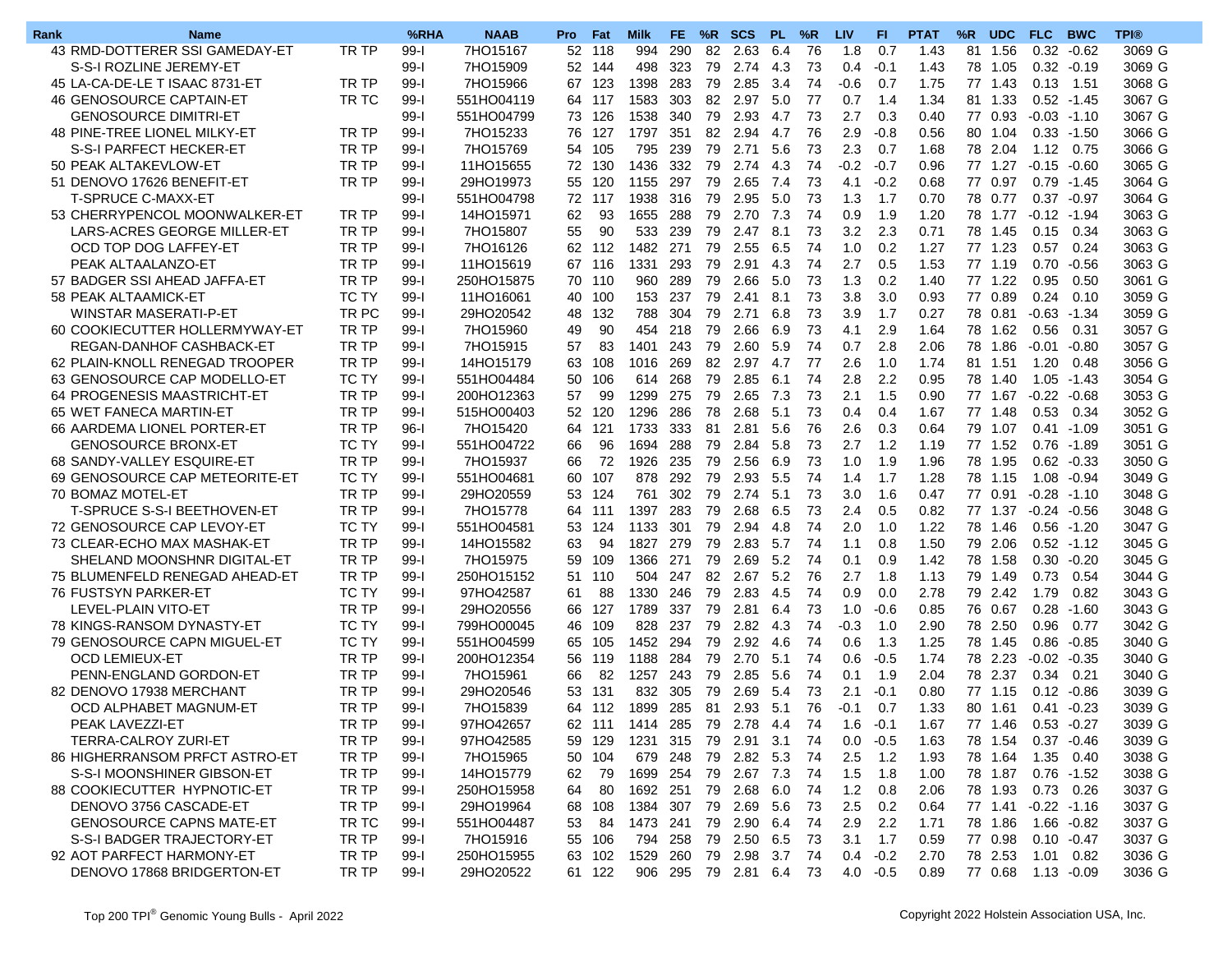| Rank | <b>Name</b>                      |              | %RHA     | <b>NAAB</b> | <b>Pro</b> | Fat    | <b>Milk</b>             | FE. | %R | <b>SCS</b>             | <b>PL</b> | %R   | <b>LIV</b> | FI.       | <b>PTAT</b> | %R | <b>UDC</b> | <b>FLC</b>          | <b>BWC</b>     | <b>TPI®</b> |
|------|----------------------------------|--------------|----------|-------------|------------|--------|-------------------------|-----|----|------------------------|-----------|------|------------|-----------|-------------|----|------------|---------------------|----------------|-------------|
|      | LEANINGHOUSE MAKE PEACE-ET       | TR TP        | 99-l     | 566HO01354  | 56         | 100    | 1355                    | 256 | 78 | 2.69                   | 6.2       | -73  | 1.3        | 1.2       | 1.51        | 77 | 1.43       | 0.81                | $-0.39$        | 3036 G      |
|      | S-S-I BG PARFECT PEARCE-ET       | TR TP        | $99-1$   | 7HO15793    | 63         | 87     | 1458                    | 248 | 79 | 2.95                   | 5.1       | -74  | 0.7        | 1.0       | 2.18        |    | 78 2.12    | 1.42                | 0.62           | 3036 G      |
|      | SANDY-VALLEY P PRIVATEER-ET      | TR TP        | $99-I$   | 250HO15939  | 52         | 92     | 605                     | 224 | 79 | 2.85                   | 6.4       | 74   | 2.7        | 1.9       | 1.74        | 78 | 1.93       | 1.25                | 0.63           | 3036 G      |
|      | <b>WELCOME-TEL GUAM-ET</b>       | TR TP        | $99 - 1$ | 97HO42625   | 62         | 94     | 1351                    | 251 | 79 | 2.72                   | 5.8       | 74   | 0.6        | 1.2       | 1.74        | 78 | 1.84       | $-0.06$             | $-0.24$        | 3036 G      |
|      | 98 AOT LARIAT HANNITY-ET         | CD TY        | $99-I$   | 551HO04529  | 62         | 118    | 1186 317                |     | 79 | 2.84                   | 5.6       | 74   | 1.4        | $-0.4$    | 1.42        | 79 | 1.64       |                     | $0.04 - 0.94$  | 3034 G      |
|      | BADGER S-S-I TAOS ZYTHOS-ET      | TR TP        | 99-l     | 7HO15753    | 52         | 104    | 806                     | 249 | 79 | 2.69                   | 6.0       | 73   | 1.8        | 0.8       | 1.44        |    | 78 2.01    | 0.76                | 0.15           | 3034 G      |
|      | <b>GENOSOURCE CAP MAD MAX-ET</b> | <b>TC TY</b> | 99-l     | 551HO04490  | 64         | 118    | 1657                    | 322 | 79 | 2.95                   | 4.7       | 74   | $-0.3$     | 1.3       | 0.91        | 78 | 1.01       | 0.29                | $-1.70$        | 3034 G      |
|      | <b>STGEN JULIUS-ET</b>           | <b>TC TY</b> | 99-l     | 551HO04624  | 66         | 112    | 1723                    | 300 | 80 | 2.96                   | 4.6       | 74   | 0.6        | 0.1       | 1.92        | 78 | 1.46       | 0.61                | $-0.65$        | 3034 G      |
|      | 102 LADYS-MANOR OUTCOME-ET       | TR TP        | 99-l     | 551HO04343  | 49         | 100    | 928                     | 234 |    | 82 2.75                | 4.4       | 76   | 1.3        | 1.6       | 1.53        |    | 81 2.18    | 0.93                | 0.18           | 3033 G      |
|      | PEAK ALTAZEMINI-ET               | TR TP        | 99-l     | 11HO15624   |            | 67 114 | 1315                    | 302 | 79 | 2.65                   | 5.0       | 74   | 1.1        | 0.1       | 1.03        |    | 77 0.82    | 0.12                | 0.15           | 3033 G      |
|      | PINE-TREE AERIAL-ET              | TR TP        | 99-l     | 29HO20627   | 63         | 130    | 1288                    | 318 | 79 | 2.84                   | 4.5       | 74   | $-0.4$     | 0.7       | 0.77        | 77 | 0.70       | 0.08                | $-0.38$        | 3033 G      |
|      | PINE-TREE CAPN ELEMENT-ET        | <b>TC TY</b> | 99-l     | 551HO04591  | 63         | 111    | 1087                    | 297 | 79 | 2.97                   | 4.7       | 74   | 0.3        | 1.5       | 1.10        |    | 77 1.28    | 0.42                | $-0.85$        | 3033 G      |
|      | PROGENESIS CRONK-ET              | TR CD        | $99 - 1$ | 200HO12362  | 76         | 102    | 2192 297                |     | 79 | 2.68                   | 6.3       | 73   | 2.2        | 0.1       | 0.59        | 78 | 1.21       | $-0.66$             | 0.14           | 3033 G      |
|      | 107 BROOKVIEW MR BIG SHOT-ET     | TR TP        | 99-l     | 7HO15934    | 72         | 106    | 2127                    | 289 | 79 | 2.80                   | 4.5       | 74   | 0.4        | $-0.4$    | 1.50        |    | 77 1.66    |                     | $0.72 - 0.17$  | 3032 G      |
|      | <b>OCD AHEAD FIJI-ET</b>         | TR TP        | 99-l     | 14HO15992   | 48         | 104    | 737                     | 244 | 79 | 2.55                   | 7.7       | 73   | 4.1        | 1.5       | 0.63        | 77 | 1.37       | 0.67                | $-0.31$        | 3032 G      |
|      | <b>T-SPRUCE AHEAD TOPAZ-ET</b>   | TR TP        | 99-l     | 7HO15954    | 60         | 108    | 1140                    | 265 | 79 | 2.68                   | 5.9       | 73   | 2.6        | 1.2       | 0.97        | 78 | 1.25       | 0.24                | 0.36           | 3032 G      |
|      | 110 KINGS-RANSOM DUFFY-ET        | TR TC        | 99-l     | 29HO19773   | 58         | 97     | 1159 275                |     | 81 | 2.83                   | 7.0       | 75   | 5.2        | 1.4       | 0.58        | 80 | 1.08       |                     | $0.87 - 1.11$  | 3030 G      |
|      | 111 GENOSOURCE CAPN REYES-ET     | TC TY        | 99-l     | 551HO04684  | 70         | 98     | 1494                    | 297 | 79 | 2.94                   | 5.7       | 74   | 1.6        | 0.8       | 1.20        |    | 78 1.23    |                     | $0.97 - 1.06$  | 3029 G      |
|      | 112 DELICIOUS DANTON-ET          | <b>TC TY</b> | 99-l     | 551HO04650  | 52         | 106    | 1035 276                |     | 79 | 2.84                   | 6.3       | 74   | 4.3        | 1.1       | 1.12        | 77 | 1.47       | 0.29                | $-1.14$        | 3028 G      |
|      | LARS-ACRES SSI TA AYRTON-ET      | TR TP        | 99-l     | 7HO15809    | 58         | 95     | 889                     | 229 | 79 | 2.65                   | 6.3       | 74   | 1.1        | 1.3       | 1.39        | 78 | 1.95       | 0.22                | 0.50           | 3028 G      |
|      | PEAK ZOOTY-ET                    | TR TP        | 99-l     | 1HO15618    | 63         | 119    | 1051                    | 301 | 79 | 2.74                   | 5.4       | 74   | 1.1        | $-0.7$    | 1.19        |    | 77 1.44    | $-0.02$             | $-0.83$        | 3028 G      |
|      | STGEN CAP PERDUE-ET              | TC TY        | 99-l     | 551HO04457  | 72         | 123    | 1880                    | 334 | 79 | 2.99                   | 4.5       | 73   | 0.5        | $-0.4$    | 1.45        |    | 78 1.01    |                     | $0.35 - 1.53$  | 3028 G      |
|      | 116 DENOVO 17852 MULBERRY-P-ET   | TR PC        | 99-l     | 29HO20526   | 51         | 123    | 768                     | 296 | 80 | 3.00                   | 4.5       | 74   | 3.4        | 1.0       | 0.95        |    | 77 1.30    |                     | $0.54 - 1.38$  | 3026 G      |
|      | PEAK ZAPPY-ET                    | TC TY        | 99-l     | 1HO15810    | 66         | 124    | 1644                    | 324 | 79 | 2.83                   | 5.3       | 73   | 1.9        | 0.3       | 0.58        | 77 | 0.67       |                     | $-0.54 - 1.06$ | 3026 G      |
|      | PINE-TREE ZENYATTA-ET            | <b>TC TY</b> | 99-l     | 1HO16035    | 62         | 106    | 1593                    | 288 | 79 | 2.85                   | 5.5       | 74   | 2.0        | $-0.3$    | 1.34        | 78 | 1.40       |                     | $1.06 - 1.06$  | 3026 G      |
|      | <b>VELTHUIS COGNAC-ET</b>        | TR TP        | 99-l     | 200HO12271  | 62         | 110    | 1543                    | 274 | 79 | 2.74                   | 5.3       | 74   | 0.6        | $-0.4$    | 1.87        | 78 | 2.14       | $-0.17 - 0.07$      |                | 3026 G      |
|      | 120 HOUIN S-S-I AHEAD LUDLOW-ET  | TR TP        | 99-l     | 250HO15792  | 56         | 113    | 737                     | 240 | 79 | 2.53                   | 5.9       | 73   | 3.0        | 1.1       | 0.90        |    | 77 0.89    | 0.01                | 0.76           | 3025 G      |
|      | 121 GENOSOURCE LAWLER-ET         | TC TY        | 99-l     | 551HO04600  | 60         | 103    | 917                     | 284 | 79 | 2.88                   | 5.4       | 74   | 0.9        | 1.0       | 1.34        | 78 | 1.45       |                     | $0.54 - 1.30$  | 3024 G      |
|      | PINE-TREE DNOVO MARINO-P-ET      | TR PC        | $99 - 1$ | 29HO20533   | 67         | 147    | 1293                    | 386 | 79 | 3.00                   | 3.8       | 73   | $-0.4$     | $-1.6$    | 0.64        | 78 | 1.40       | $-0.67 -2.50$       |                | 3024 G      |
|      | <b>WESTCOAST EARLYBIRD-ET</b>    | TR TP        | $99 - 1$ | 200HO12156  | 52         | 100    | 737                     | 255 | 80 | 2.80                   | 5.5       | 74   | 2.9        | 1.5       | 1.32        |    | 77 1.96    | 0.51                | -0.47          | 3024 G      |
|      | 124 OCD MOOKIE-ET                | TR TP        | $99 - 1$ | 200HO12171  | 63         | 110    | 1152 276                |     | 79 | 2.72                   | 4.1       | 74   | $-1.4$     | 0.3       | 1.84        |    | 78 1.97    | 0.12                | 0.35           | 3023 G      |
|      | SANDY-VALLEY MN ENDEAVOR-ET      | TR TP        | $99 - 1$ | 100HO12233  | 53         | 100    | 727                     | 262 | 79 | 2.78                   | 5.5       | 74   | 2.1        | 1.3       | 1.73        | 78 | 1.29       | 0.67                | 0.21           | 3023 G      |
|      | WINSTAR LARKIN-ET                | TR TP        | $98-1$   | 29HO19959   | 54         | 121    | 1772                    | 306 | 79 | 2.64                   | 6.5       | 74   | 5.1        | 0.5       | 0.17        | 78 | 0.39       | 0.56                | $-0.54$        | 3023 G      |
|      | 127 S-S-I TAOS PRUSIK-ET         | TR TP        | 99-l     | 7HO15787    | 49         | 104    | 653 247                 |     | 79 | 2.55                   | 6.9       | 73   | 2.7        | 2.0       | 0.78        |    | 78 0.92    | 0.31                | $-0.19$        | 3022 G      |
|      | SIEMERS ORONO-ET                 | TR TP        | 99-l     | 97HO42627   | 67         | 86     | 1458                    | 248 | 80 | 2.85                   | 4.3       | 74   | 0.4        | 0.3       | 2.34        |    | 79 2.05    | 1.68                | 0.51           | 3022 G      |
|      | <b>STGEN NASH BUXTON-ET</b>      | <b>TC TY</b> | 99-l     | 551HO04267  | 66         | 106    | 1706                    | 304 | 81 | 2.72                   | 6.1       | 75   | 0.5        | 1.1       | 0.91        | 80 | 0.48       | 0.81                | $-1.04$        | 3022 G      |
|      | <b>WESTCOAST MIDMARCH-ET</b>     | TR TP        | $99 - 1$ | 200HO12158  | 45         | 101    | 241                     | 228 | 79 | 2.72                   | 4.9       | 74   | 1.2        | 1.6       | 1.82        | 77 | 2.09       | 0.97                | 0.75           | 3022 G      |
|      | 131 PINE-TREE GS CRUZER-ET       |              | 99-l     | 551HO04686  | 68         | 101    | 1446                    | 295 | 79 | 3.07                   | 4.5       | 74   | 2.4        | 1.0       | 1.26        | 78 | 1.31       | 0.96                | $-1.40$        | 3021 G      |
|      | 132 GENOSOURCE WADEN-ET          | TC TY        | 99-l     | 551HO04651  | 63         | 127    | 1764                    | 320 | 81 | 2.81                   | 5.1       | 76   | 1.3        | 0.6       | 0.76        |    | 79 0.42    | $-0.38 - 1.26$      |                | 3020 G      |
|      | 133 GENOSOURCE DOUBLE DOWN-ET    | <b>TC TY</b> | 99-l     | 551HO04657  | 66         | 93     | 1919                    | 261 | 79 | 3.04                   | 4.9       | 74   | 0.7        | 1.8       | 1.96        | 78 | 1.62       | 0.80                | $-0.10$        | 3019 G      |
|      | <b>GENOSOURCE MOTIVE-ET</b>      | TC TY        | 99-l     | 551HO04655  | 55         | 111    | 1335                    | 301 | 79 | 2.78                   | 5.7       | 73   | 1.3        | 1.5       | 0.64        |    | 78 0.98    |                     | $0.46 - 1.87$  | 3019 G      |
|      | 135 PROGENESIS GRANDMASTER-ET    | TR TP        | 99-1     | 97HO42579   |            | 56 113 |                         |     |    | 970 293 79 2.82 5.3    |           | 74   | 2.9        | 1.0       | 0.77        |    |            | 77 1.26 -0.21 -1.31 |                | 3018 G      |
|      | PROGENESIS MANSION-ET            | TR CD        | 99-l     | 200HO12401  |            | 63 107 | 1254 302 79 2.72 6.0 73 |     |    |                        |           |      | 1.5        | 0.5       | 0.62        |    | 77 1.23    |                     | $0.17 - 1.14$  | 3018 G      |
|      | 137 PEAK FUGLEMAN-ET             | TR TP        | 99-l     | 97HO42510   |            | 68 108 | 1392 291                |     |    | 79 2.81 5.0            |           | -74  | 2.3        | $-1.5$    | 1.76        |    | 77 1.83    |                     | $0.58 - 0.45$  | 3016 G      |
|      | <b>WILRA HARVEY-ET</b>           | TR TP        | $99-1$   | 29HO20602   |            | 57 120 | 980 303                 |     |    | 79 2.69 6.9            |           | - 74 | 4.5        | 0.4       | 0.02        |    | 77 0.49    |                     | $0.20 -1.45$   | 3016 G      |
|      | 139 DENOVO 3786 DAKOTA-ET        |              | $99-1$   | 29HO20521   |            | 48 103 | 649 245                 |     |    | 79  2.64  6.8          |           | - 73 | 4.3        | 2.0       | 0.66        |    | 77 0.75    |                     | $0.77$ 0.48    | 3015 G      |
|      | GENOSOURCE CAP BRIGGS-ET         | TC TY        | 99-l     | 551HO04506  |            | 56 115 | 1237 271                |     |    | 80 2.97 4.3            |           | - 74 | 1.0        | 1.5       | 1.48        |    | 78 1.55    |                     | $0.00 - 0.05$  | 3015 G      |
|      | SDG CAP DIGGORY-ET               | TC TY        | 99-l     | 551HO04488  |            | 61 115 | 1865 295                |     |    | 79  2.85  5.1          |           | - 74 | $-0.8$     | $-0.5$    | 1.58        |    | 78 1.73    |                     | $0.70 - 1.05$  | 3015 G      |
|      | 142 BADGER SSI RNGD HOLLIDAY-ET  | TR TP        | $99 - 1$ | 7HO15487    |            | 66 109 | 1419 299                |     |    | 81 3.10 3.5            |           | - 75 | $-0.2$     | 0.4       | 1.85        |    | 79 1.60    |                     | $1.05 - 0.12$  | 3014 G      |
|      | CHERRYPENCOL CLASSIC-ET          | TR TP        | $99-I$   | 7HO15972    |            | 60 111 | 1026 284                |     |    | 79  2.91  4.5          |           | -73  | 1.5        | 1.0       | 1.17        |    | 78 1.46    |                     | $0.25 - 0.55$  | 3014 G      |
|      | PEAK ALTASOLACE-ET               | TC TY        | $99 - 1$ | 11HO15907   |            | 58 95  |                         |     |    | 880 231 79 2.53 6.7 74 |           |      |            | $2.4$ 3.0 | 0.32        |    |            | 77 0.96 -0.64 0.77  |                | 3014 G      |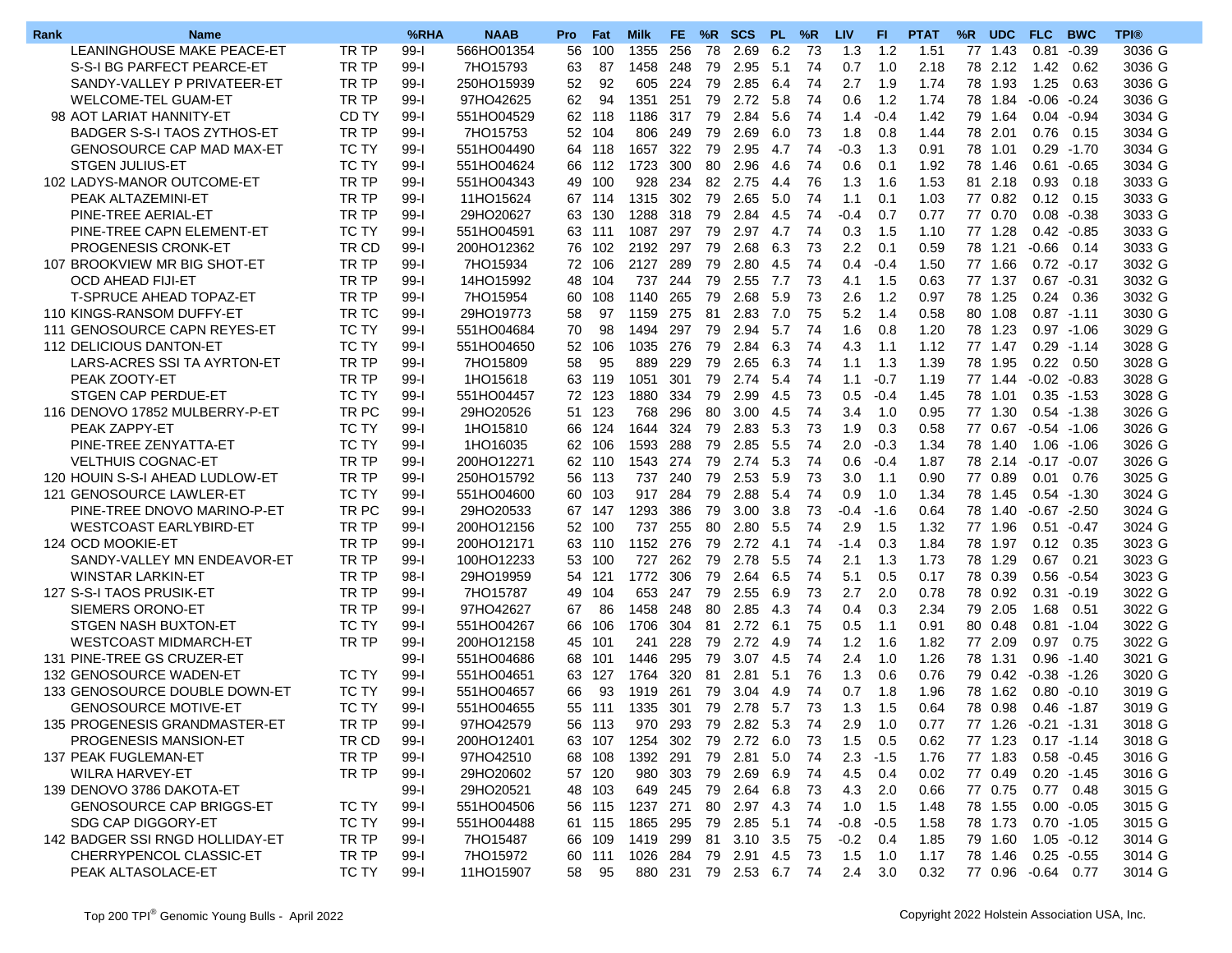| Rank | <b>Name</b>                        |              | %RHA     | <b>NAAB</b> | <b>Pro</b> | Fat    | Milk                           | FE.     | %R | <b>SCS</b>        | PL. | %R   | <b>LIV</b> | FI.             | <b>PTAT</b> | %R<br><b>UDC</b>   | <b>FLC</b>    | <b>BWC</b>     | <b>TPI®</b> |
|------|------------------------------------|--------------|----------|-------------|------------|--------|--------------------------------|---------|----|-------------------|-----|------|------------|-----------------|-------------|--------------------|---------------|----------------|-------------|
|      | WELCOME-TEL HEIR JORDAN-ET         | TC TY        | $99-1$   | 551HO04682  | 66         | 94     | 1298                           | 285     | 79 | 2.76              | 6.9 | -73  | 3.0        | 0.5             | 0.91        | 78<br>1.34         | 0.29          | -1.95          | 3014 G      |
|      | WINSTAR MENDEL-P-ET                | TR PC        | 99-l     | 29HO19518   | 53         | 138    |                                | 912 319 | 81 | 2.92              | 3.6 | -75  | 2.1        | 0.0             | 0.81        | 79 1.38            | $-0.24 -1.56$ |                | 3014 G      |
|      | 147 AARDEMA CLAY-ET                | TR TP        | 99-l     | 200HO12418  | 64         | 105    | 1815                           | 300     | 79 | 2.73              | 6.7 | 73   | 0.4        | $-0.1$          | 1.29        | 77 1.56            | $-0.14$       | -1.65          | 3013 G      |
|      | <b>STGEN GOLDSMITH-ET</b>          | CD TY        | $99 - 1$ | 551HO04692  | 59         | 124    | 1543                           | 323     | 79 | 2.86              | 5.3 | 74   | 1.0        | 0.7             | 0.55        | 78<br>0.80         | 0.35          | $-2.06$        | 3013 G      |
|      | 149 LA-CA-DE-LE CWY ICE 8778-ET    |              | 99-l     | 542HO00841  | 57         | 134    | 805                            | 320     | 79 | 2.92              | 2.6 | 73   | $-0.4$     | 0.1             | 1.26        | 77 1.38            |               | $0.14 - 0.26$  | 3012 G      |
|      | 150 PEAK ALTALUMIFY-ET             | TR TP        | $99 - 1$ | 11HO15566   | 54         | 127    | 1208                           | 304     | 79 | 2.72              | 5.3 | -74  | 1.2        | $-1.1$          | 1.15        | 77 1.64            | $-0.25 -1.06$ |                | 3011 G      |
|      | SANDY-VALLEY STRAIT-ET             | TR TP        | $99-1$   | 250HO15943  | 48         | 121    | 533                            | 285     | 79 | 2.78              | 5.0 | 74   | 0.8        | $-0.2$          | 1.55        | 78 2.07            | 0.16          | $-0.77$        | 3011 G      |
|      | STGEN CAP COSTEAU-ET               | TC TY        | 99-l     | 551HO04369  | 53         | 123    | 1307                           | 304     | 79 | 2.77              | 4.9 | 74   | 0.1        | 0.3             | 0.66        | 77 1.18            | 0.90          | $-1.45$        | 3011 G      |
|      | <b>WELCOME TIGERMAN-ET</b>         | <b>TC TY</b> | 99-l     | 202HO01873  | 59         | 100    | 1402                           | 249     | 79 | 2.70              | 6.4 | -73  | 1.6        | 1.8             | 1.20        | 77 0.72            | 0.54          | 0.96           | 3011 G      |
|      | <b>WINSTAR ELVER-P-ET</b>          | TR PC        |          |             |            |        |                                |         |    |                   |     |      |            |                 |             |                    |               |                |             |
|      |                                    |              | 99-l     | 29HO19874   | 43         | 109    | 400                            | -241    | 79 | 2.72              | 6.8 | 74   | 5.7        | 2.1             | 1.02        | 79 0.71            | 0.81          | 0.62           | 3011 G      |
|      | 155 GENOSOURCE CAP BIG NIGHT-ET    | <b>TC TY</b> | 99-l     | 551HO04593  | 47         | 104    | 921                            | 251     | 80 | 2.68              | 6.0 | 74   | 2.2        | 0.6             | 1.39        | 78<br>1.91         | 0.80          | $-1.12$        | 3010 G      |
|      | PLAIN-KNOLL REVOLUTION-ET          | TR TP        | 99-l     | 250HO15664  | 54         | 93     | 1162                           | 236     | 79 | 2.73              | 6.3 | 74   | 2.9        | $-0.4$          | 2.09        | 78<br>2.04         | 1.03          | 0.38           | 3010 G      |
|      | <b>TERRA-LINDA MOONRAKER-ET</b>    | TR TP        | $99-1$   | 7HO15640    | 47         | 86     | 1101                           | 216     | 81 | 2.76              | 5.9 | 76   | 1.3        | 2.2             | 1.88        | 80 1.99            | 1.38          | 0.45           | 3010 G      |
|      | 158 COOKIECUTTER CONWY 90298-ET    |              | 99-l     | 718HO00014  | 45         | 102    |                                | 865 239 | 79 | 2.67              | 4.7 | -73  | 0.1        | 1.0             | 2.16        | 77 2.22            | 0.77          | 0.07           | 3009 G      |
|      | <b>DELICIOUS CAPN DUBLIN-ET</b>    | <b>TC TY</b> | $99 - 1$ | 551HO04708  | 68         | 97     | 1784                           | 293     | 80 | 2.87              | 5.8 | 74   | 1.8        | 0.1             | 1.47        | 78<br>1.49         | 0.56          | $-1.16$        | 3009 G      |
|      | PROGENESIS FELLOWSHIP-ET           | TR TP        | 99-l     | 200HO12197  | 63         | 112    | 1617                           | 309     | 79 | 2.93              | 3.6 | 74   | $-0.6$     | $-1.5$          | 2.33        | 78<br>2.55         | 0.27          | $-1.14$        | 3009 G      |
|      | PROGENESIS NOUGAT-ET               | TR TP        | 99-l     | 200HO12218  | 59         | 106    | 854                            | 280     | 79 | 2.96              | 3.9 | 74   | 1.5        | 0.4             | 2.00        | 77 1.69            |               | $0.47 - 0.66$  | 3009 G      |
|      | PROGENESIS PETTYFER-ET             | TC TY        | 99-l     | 1HO15945    | 66         | 111    | 1242                           | 300     | 79 | 2.81              | 5.6 | 74   | 1.9        | 0.8             | 0.61        | 77 0.41            |               | $0.46 - 1.27$  | 3009 G      |
|      | SANDY-VALLEY T ROSWELL-ET          | TR TP        | 99-l     | 7HO15945    | 50         | 91     | 1139                           | 231     | 79 | 2.66              | 7.5 | -73  | 2.8        | 2.5             | 0.70        | 78<br>1.56         |               | $-0.12 -0.30$  | 3009 G      |
|      | 164 GENOSOURCE CAP BREVIN-ET       | TC TY        | 99-l     | 551HO04579  | 67         | 102    | 1901                           | 284     | 80 | 2.97              | 4.0 | 74   | 0.6        | 0.2             | 1.79        | 78 2.04            |               | $0.20 -0.78$   | 3008 G      |
|      | <b>STGEN CAPT INDI-ET</b>          | <b>TC TY</b> | $99 - 1$ | 551HO04355  | 67         | 86     | 1602                           | 279     | 79 | 2.91              | 5.5 | 73   | 2.7        | 1.5             | 1.46        | 78 1.47            |               | $0.42 - 1.37$  | 3008 G      |
|      | 166 DENOVO 16719 AUGUST-ET         | TR TC        | $99 - 1$ | 29HO19664   | 51         | 93     | 1006 247                       |         | 81 | 2.76              | 5.4 | 75   | 2.7        | 2.2             | 1.29        | 79 1.72            |               | $0.23 - 0.15$  | 3007 G      |
|      | DENOVO 17656 SEWELL-P-ET           | TR PC        | $99 - 1$ | 29HO20505   | 40         | 123    |                                | 707 274 | 79 | 2.68              | 6.3 | 74   | 3.4        | 1.0             | 0.80        | 78 1.29            |               | $-0.11 - 1.15$ | 3007 G      |
|      | <b>GENOSOURCE DOMINGUEZ-ET</b>     | <b>TC TY</b> | 99-l     | 551HO04257  | 56         | 86     | 1337                           | 261     | 82 | 2.76              | 7.0 | 76   | 4.0        | 2.7             | 0.68        | 80<br>1.28         | $-0.23$       | -1.03          | 3007 G      |
|      | SANDY-VALLEY MERLE-ET              | TR TP        | $99 - 1$ | 97HO42630   | 60         | 123    | 1132                           | 307     | 79 | 2.75              | 5.2 | 74   | 1.7        | $-0.1$          | 1.10        | 78 0.76            | 0.25          | $-0.23$        | 3007 G      |
|      | <b>SIEMERS BRAVE-ET</b>            | TR CD        | $99 - 1$ | 200HO11906  | 79         | 91     | 2158                           | 305     | 82 | 2.84              | 5.2 | 75   | 0.5        | 0.6             | 0.74        | 80 1.73            |               | $-0.60 -1.28$  | 3007 G      |
|      | <b>STGEN CAP IRRTHUM-ET</b>        | <b>TC TY</b> | 99-l     | 551HO04473  | 69         | 121    | 1391                           | 329     | 79 | 3.05              | 5.0 | 73   | 1.8        | 0.1             | 0.95        | 78 0.54            | 0.89          | $-1.74$        | 3007 G      |
|      | STGEN CAP RIVERA-ET                | <b>TC TY</b> | 99-l     | 551HO04606  | 48         | 124    | 867                            | 279     | 80 | 2.83              | 5.8 | 74   | 1.8        | 1.4             | 0.62        | 78<br>1.11         | 0.41          | $-0.89$        | 3007 G      |
|      | STGEN HEIR XEROX-ET                | <b>TC TY</b> | 99-l     | 551HO04372  | 47         | 95     | 1296                           | 241     | 79 | 2.82              | 6.6 | 73   | 4.0        | 2.6             | 1.15        | 78<br>1.43         |               | $0.57 - 0.91$  | 3007 G      |
|      | 174 PEAK ALTAVEREN-ET              | <b>TC TY</b> | 99-l     | 11HO15821   | 68         | 101    | 1513 274                       |         | 79 | 2.95              | 4.3 | 73   | 0.8        | 0.5             | 1.76        | 77 1.53            | 0.30          | 0.50           | 3006 G      |
|      |                                    | TP TC        |          |             |            |        |                                |         |    |                   |     |      |            |                 |             |                    |               |                |             |
|      | 175 BADGER S-S-I ZAPPA-ET          |              | 99-l     | 7HO15754    | 55         | 103    | 1266 249                       |         | 79 | 2.68              | 5.1 | -74  | 1.3        | 1.2             | 1.19        | 78 1.56            | 0.41          | 0.27           | 3005 G      |
|      | PEAK ALTASEVERUS-ET                | <b>TC TY</b> | 99-l     | 11HO15900   | 68         | 99     | 1346                           | 278     | 79 | 2.65              | 7.2 | 74   | 2.9        | 2.3             | 0.01        | 77 -0.01           | $-0.56$       | $-0.29$        | 3005 G      |
|      | PROGENESIS JALAPENO-ET             | TR TP        | 99-l     | 200HO12194  | 70         | 115    | 1604                           | 309     | 79 | 2.76              | 4.8 | 74   | $-0.1$     | 0.3             | 0.90        | 77 0.87            |               | $-0.60 -1.22$  | 3005 G      |
|      | 178 PEAK MONEYBALL-ET              | TR TP        | 99-l     | 1HO15681    | 53         | 112    | 943                            | 302     | 79 | 2.88              | 5.7 | 74   | 2.2        | 1.0             | 0.44        | 77 1.60            | 0.21          | $-2.44$        | 3004 G      |
|      | <b>PEAK SKOLL-ET</b>               | TC TY        | 99-l     | 180HO16072  | 63         | 108    | 1214                           | 265     | 79 | 2.86              | 4.0 | 73   | 1.3        | 0.3             | 1.48        | 77 1.55            | 0.39          | 0.90           | 3004 G      |
|      | T-SPRUCE FANECA LOKI-ET            |              | 99-l     | 7HO16087    | 54         | 111    | 988                            | 278     | 79 | 2.67              | 6.3 | -73  | 2.0        | 0.4             | 0.96        | 1.05<br>78         | $-0.32$       | -0.53          | 3004 G      |
|      | 181 DENOVO 17885 ASTER-ET          | TR TP        | $99 - 1$ | 29HO20525   | 69         | 108    | 1471                           | 301     | 79 | 2.82              | 5.3 | 73   | 2.0        | $-0.7$          | 0.94        | 78<br>1.09         |               | $0.52 - 0.95$  | 3003 G      |
|      | <b>GENOSOURCE CAP RIGGER-ET</b>    | TC TY        | $99-I$   | 551HO04583  | 64         | 127    | 1383                           | 314     | 80 | 3.04              | 3.7 | 74   | 0.5        | 0.1             | 1.28        | 78<br>1.09         | 0.06          | $-0.82$        | 3003 G      |
|      | <b>GENOSOURCE MOONRAY-ET</b>       |              | 99-l     | 551HO04797  | 51         | 89     | 799                            | 252     | 79 | 2.79              | 6.0 | 74   | 2.4        | 3.1             | 1.01        | 78 1.12            |               | $0.82 - 0.93$  | 3003 G      |
|      | PEAK ALTAZEOLITE-ET                | TR TP        | $99 - 1$ | 11HO15568   | 63         | 111    | 1432                           | 285     | 79 | 2.80              | 5.2 | 74   | 2.3        | 0.5             | 0.85        | 77 1.06            | -0.01         | $-0.24$        | 3003 G      |
|      | 185 GENOSOURCE CAP WINSTON-ET      | TC TY        | 99-l     | 551HO04588  | 54         | 84     | 1269                           | 238     | 80 | 2.71              | 6.4 | -74  | 2.4        | 2.1             | 1.53        | 78 1.63            |               | $0.48 - 0.67$  | 3002 G      |
|      | <b>GENOSOURCE CAPT HIGHCARD-ET</b> | TC TY        | $99-1$   | 551HO04715  | 60         |        | 93 1654 254                    |         |    | 80 3.16 4.9 74    |     |      | 0.8        | 1.5             | 2.00        | 78 1.91 1.04 -0.41 |               |                | 3002 G      |
|      | PEAK ALTAPOWERBUCK-ET              | TC TY        | 99-l     | 11HO15932   | 62         | 78     | 1815 228                       |         |    | 79 2.58 7.5 73    |     |      | 2.2        | $-1.8$          | 0.70        | 77 1.31            |               | 0.46 0.29      | 3002 G      |
|      | SANDY-VALLEY ENSIGN-ET             | TR TP        | 99-l     | 200HO12426  |            | 56 101 |                                | 957 243 |    | 79 2.70 4.1       |     | - 73 | $-0.1$     | 1.1             | 2.10        | 77 1.47 0.73 0.84  |               |                | 3002 G      |
|      | 189 AOT TAOS HOTSAUCE-ET           | TR TP        | $99-1$   | 7HO15826    |            | 63 110 | 1580 294                       |         |    | 79 2.77 5.0       |     | - 74 | 1.0        | $-1.4$          | 1.66        | 78 1.81            |               | $0.58 - 0.70$  | 3001 G      |
|      | RICHMOND-FD SW ALLEGANY-ET         | TR TC        | 99-l     | 29HO19862   | 74         | 99     | 1687 295                       |         |    | 81  2.84  5.2  75 |     |      | 3.8        | 0.0             | 0.77        | 79 0.69            |               | $0.40 -0.43$   | 3001 G      |
|      | <b>T-SPRUCE RENEGAD BIGSHOT-ET</b> | TR TP        | 99-l     | 14HO15154   | 65         | 98     | 1688 270                       |         |    | 82  2.82  5.7  76 |     |      | 1.6        | 1.2             | 0.79        | 80 0.89            |               | $0.76 - 0.29$  | 3001 G      |
|      | 192 CLAYNOOK ZUMBA-ET              | TR TP        | 99-l     | 200HO12355  |            | 67 125 | 1566 314                       |         |    | 79 2.97 3.0       |     | - 74 | $-2.0$     | $-1.4$          | 2.49        | 78 1.59            |               | $0.18 - 0.09$  | 3000 G      |
|      | FLY-HIGHER STARLIGHT-ET            | TR TP        | $99-1$   | 200HO12268  |            | 41 101 | 543 241                        |         |    | 79 2.66 6.7 74    |     |      | 2.3        | 2.1             | 1.28        | 78 1.74            |               | $0.09 - 0.43$  | 3000 G      |
|      |                                    |              |          |             |            |        |                                |         |    |                   |     |      |            |                 |             |                    |               |                |             |
|      | GENOSOURCE CAP BARBOSSA-ET         | TC TY        | $99-I$   | 551HO04580  |            | 68 105 | 1997 285                       |         |    | 80 2.96 3.7 74    |     |      | $-0.1$     | $-0.7$          | 2.01        | 78 2.01            |               | $0.38 - 0.37$  | 3000 G      |
|      | SANDY-VALLEY TAOS EAST-ET          | TR TP        | $99-1$   | 14HO15831   |            |        | 65 100 1684 290 79 2.71 5.0 73 |         |    |                   |     |      |            | $0.0 \quad 0.7$ | 1.01        | 78 1.37 0.32 -1.21 |               |                | 3000 G      |